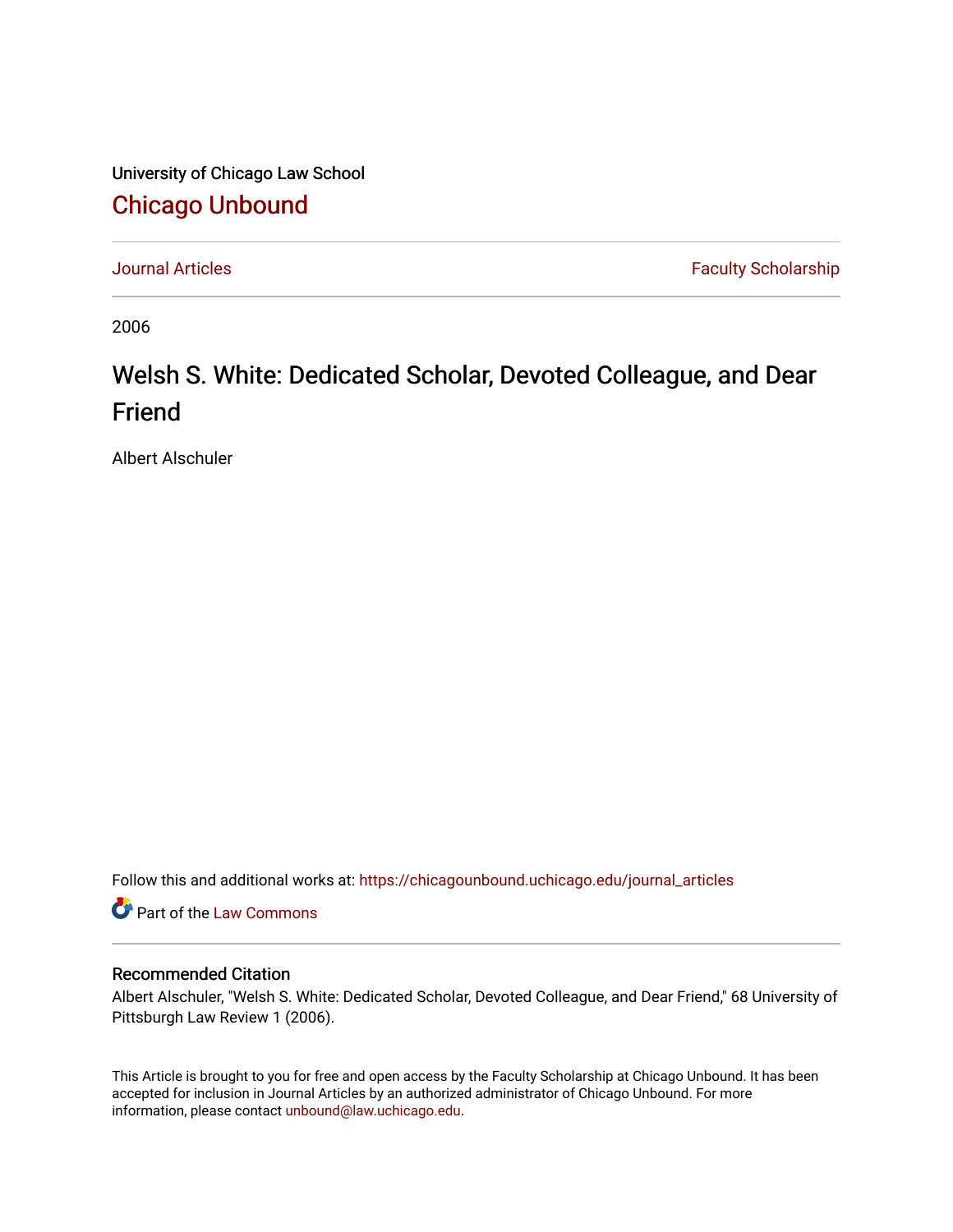# **TRIBUTES**

#### **WELSH S. WHITE** (1940-2005)

## **Welsh: Dedicated Scholar, Devoted Colleague, and Dear Friend** *Albert W. Alschuler* Julius Kreeger Professor of Law and Criminology University of Chicago

Welsh White died of lung cancer at the age of **65** on the last day of **2005.** He was a fine athlete who never smoked, stayed in terrific shape, and ran tenminute miles and played great tennis until his diagnosis in August. The months after August were grueling and discouraging, but Welsh had only one complaint. He missed teaching.

**I** met Welsh in the green pastures of Harvard University when we were nineteen-year-old sophomores. We did some growing up together, shared some great and goofy friends, and even learned a few things-less in Harvard's classrooms than in the Kirkland House dining hall and Cronin's Tavern. Welsh, however, was a more serious student than **I** and even admitted that he enjoyed studying. This sort of admission was un-cool, but Welsh knew only one way to talk and that was to shoot straight.

After college, Welsh studied law at Penn. His favorite teacher was Anthony Amsterdam, a criminal proceduralist and capital case litigator whom Welsh revered and took as a model. After law school, Welsh remained in Philadelphia to practice law at White and Williams, the firm his grandfather had founded, and, after a year of that, in the District Attorney's office. On a visit in **1967, I** watched him successfully prosecute a purse-snatcher and then accompanied him to one of the end-of-the-day de-briefing sessions that District Attorney Arlen Specter held regularly with his staff. **I** learned why Specter's sessions did not endear him to the lawyers in his office.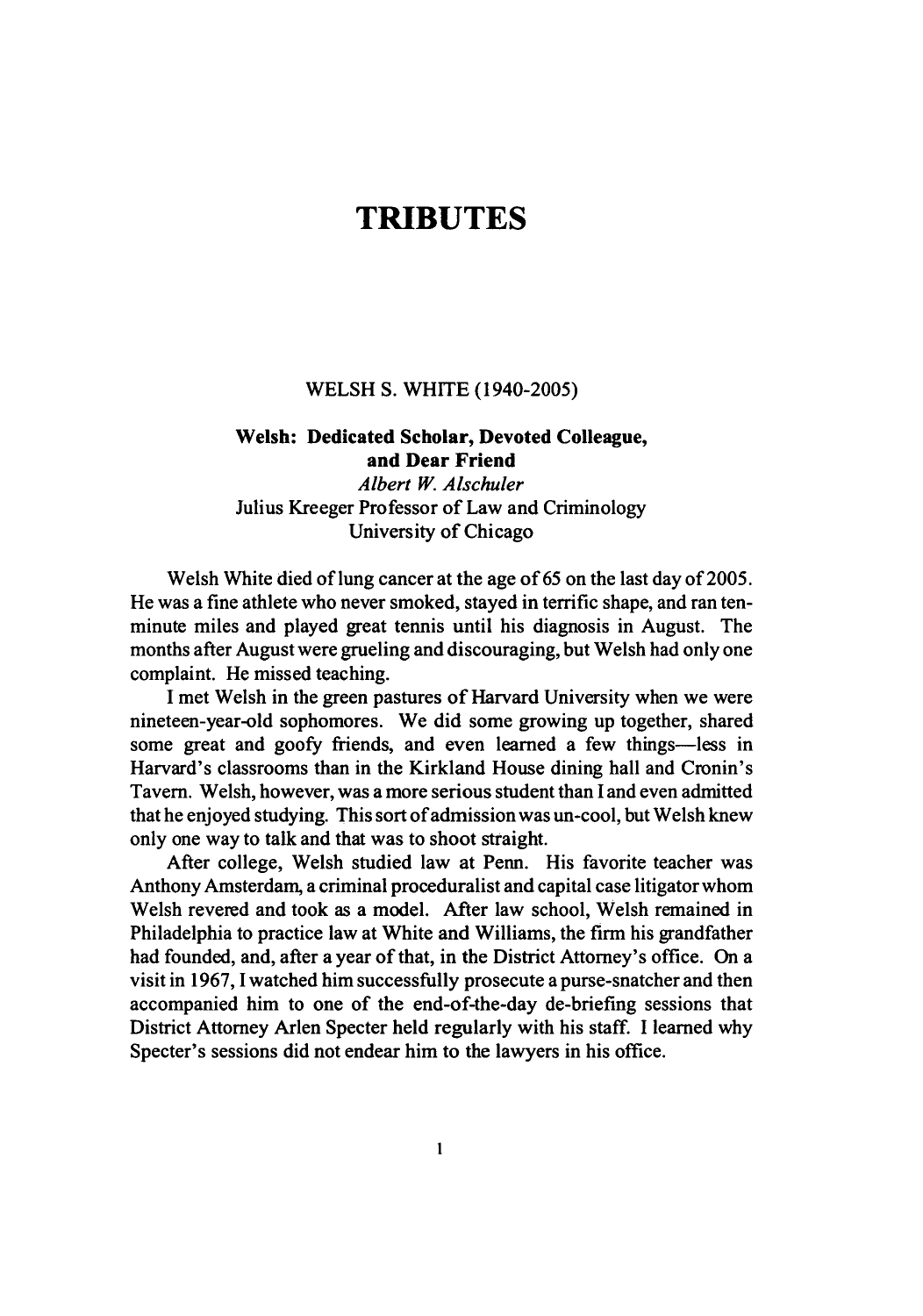Welsh began teaching criminal procedure at Pitt at the age of 28, and he remained at Pitt throughout his career apart from visiting professorships at Virginia, Penn, and Berkeley. I taught criminal procedure too, and our relationship became professional as well as personal.

Welsh was always a hopeless addict, and his addiction was scholarship. On several occasions over the years, he reported that he intended to take a two- or three-month break from writing to pursue other interests. If he had done what he said he'd do, his respites would have been well earned, but with one exception, he didn't. During his one hiatus from scholarship, Welsh got John Lesko off death row (temporarily anyway) through a habeas corpus victory in the Third Circuit, and he litigated other capital cases as well. On all the other occasions, a new manuscript appeared within the period that Welsh had said he would set aside. Whether he was contributing to the store of knowledge or working to save a life, Welsh was incapable of putting down his pen even briefly.

Welsh never kicked his addiction. His final book, *Litigating in the Shadow of Death,* appeared in the bookstores five days after he died. Welsh held an advance copy a few days before his death, admired the dust jacket by Phoebe Gloeckner, and heard his wife Linda and a friend read a portion of the text. Welsh's final law review article-a study of the police practice of discouraging a suspect under interrogation from requesting an attorney-appears in this issue of the *University of Pittsburgh Law Review.* Welsh looked forward to writing another capital punishment book for the University of Michigan Press during his sabbatical in the 2006-07 academic year.

Although Welsh wrote on a wide variety of topics, he was known particularly for his work on police interrogation and the death penalty. Unlike critics who see the Supreme Court's ruling in *Miranda v. Arizona* as overly protective of criminal suspects, Welsh argued in a series of articles and in his 2001 book *Miranda's Waning Protections* that *Miranda* permitted abusive police practices.

As Welsh noted, about 80 percent of all criminal suspects under interrogation waive their *Miranda* rights. Once they do, their interrogation proceeds as it would have before *Miranda.* Welsh wrote in fact that *Miranda* might have "had the unintended effect of reducing the extent to which the due process voluntariness test provides protection against [unfair] interrogation practices." Welsh showed how police interrogators had adapted to *Miranda.* He presented transcripts of interrogations to illustrate their stratagems and considered which police tactics were lawful.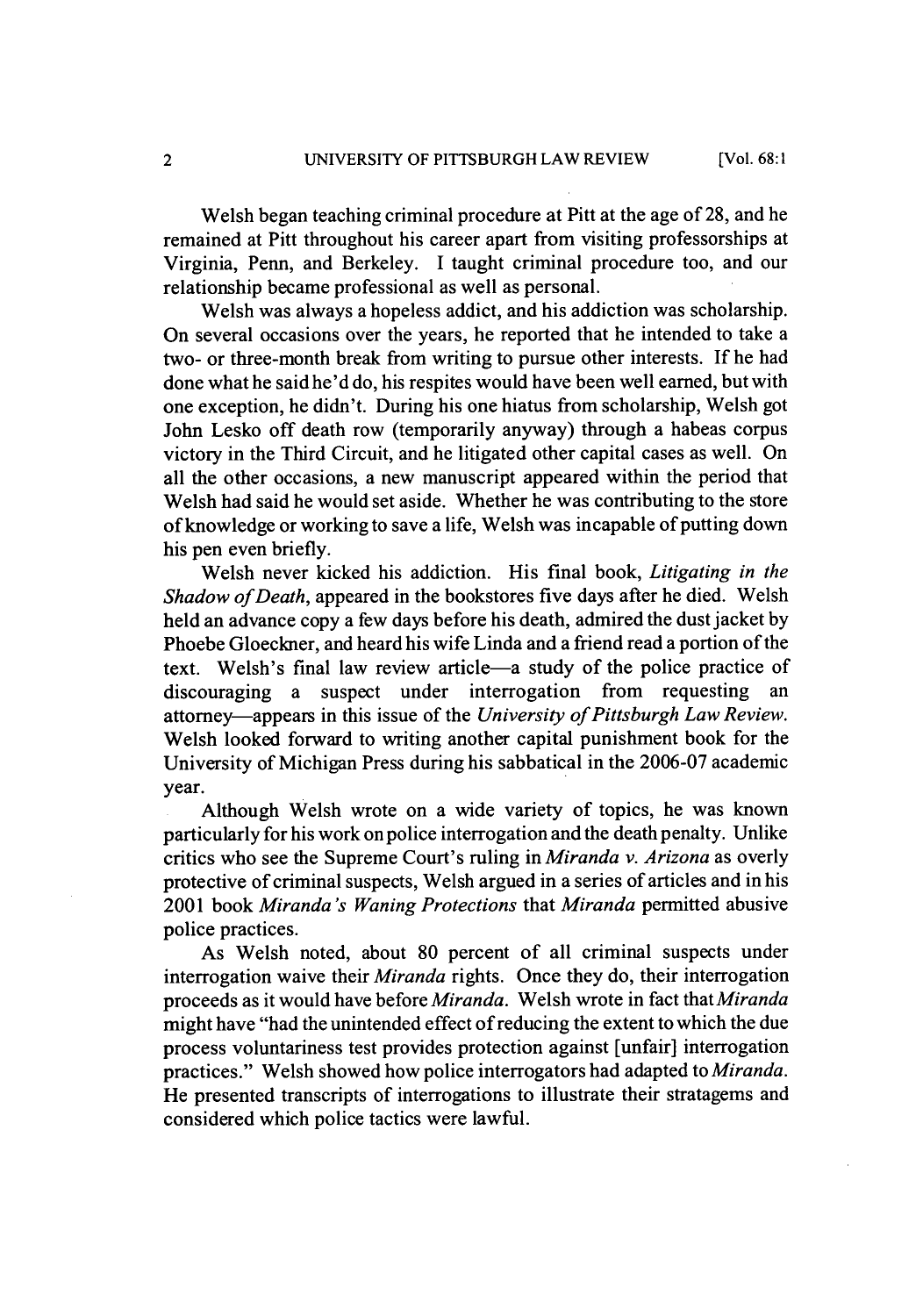Welsh was particularly concerned about the risk of false confessions. He recognized, "The idea that a suspect who is neither insane nor the victim of physical coercion will confess to a crime he did not commit seems counterintuitive." Drawing on the work of Richard Leo and Richard Ofshe, however, and offering detailed descriptions of interrogations in which the police had obtained false confessions, Welsh showed that the danger should be taken seriously. He then proposed specific restrictions on interrogation. They included limiting the length of the interrogation, prohibiting some sorts of trickery (particularly misrepresentation of the evidence against a suspect), prohibiting some threats and promises (particularly threats of adverse consequences to friends and loved ones), videotaping interrogations, and restricting the interrogation of especially vulnerable suspects.

Welsh explored in depth and detail every aspect of America's system of capital punishment. He discussed false confessions in capital cases, the quality of counsel, client interviewing, factual investigation, plea bargaining, jury selection, the issues posed by defendants who tell their lawyers not to oppose death sentences, the persistence of racial discrimination, the role of victims' families, the role of psychologists and mitigation specialists, jury instructions, penalty trial procedures, closing arguments, appeals, habeas corpus, and the rulings of the Supreme Court.

Welsh's final book on capital punishment, the one published just after his death, focused on the work of defense attorneys. Like much of Welsh's other scholarship, it went beyond reported cases, academic writings, and other law library materials to present material from trial transcripts and Welsh's interviews with practitioners. Among the more than **30** defense attorneys, expert witnesses, and other criminal justice system actors Welsh interviewed were many of the most respected capital defenders in America. The book effectively encapsulated their wisdom.

Welsh did not write this book to be a practice manual, but a practitioner who sought down-to-earth guidance on how to litigate a capital case could not find a better place to start. He did not write this book to be a best seller, but its compelling narratives of cases, ethical dilemmas, and strategic choices are often difficult to put down. He did not write this book as a treatise on the law, but it includes a careful description of how the Supreme Court has restricted the right to the effective assistance of counsel and of how the Court's narrow construction of this right may be changing. He did not write this book as a brief against the death penalty, but the book reveals how variations in the quality of counsel produce gross inequalities in who lives and who dies.

In this book and in his earlier writing, Welsh examined the effect of plea bargaining on the administration of capital punishment. Welsh, Steve

**20061**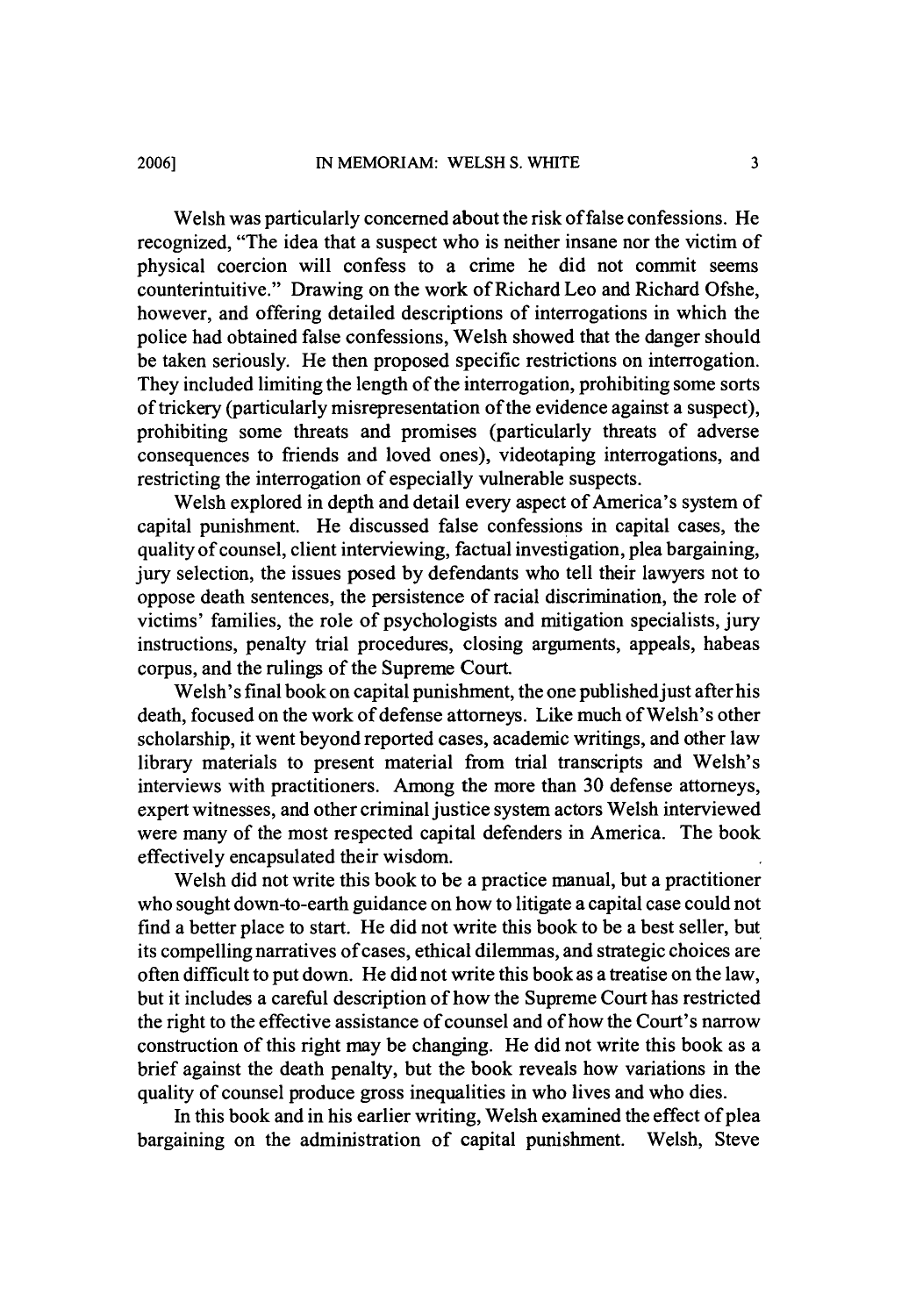Schulhofer, and I once applied for a grant to determine how many of the inmates on death row are there only because they turned down a deal that would have saved their lives. How many may be executed not only for the crime of being a murderer but also for the crime of being an optimist?

We did not get the grant, but Welsh did not need the number to know that the strongest candidates for the death penalty often beat the executioner by striking bargains. Consider the Green River killer whose 48 admitted murders make him the most prolific serial killer in American history and the BTK killer whose grisly crimes terrorized Wichita for 30 years. Welsh wrote about the mass murderer Ted Bundy, whose rejection of an agreement that was clearly in his interest posed a painful dilemma for his attorneys. He wrote about Sandra Lockett, the defendant in a prominent Supreme Court case who had been minimally involved in a robbery that ended in an unanticipated killing by a co-felon. Lockett found herself sentenced to death because she had a plausible defense and therefore turned down offers that could have saved her life. Welsh concluded, "Plea bargaining in capital cases makes it less likely that the death penalty will be applied even-handedly or that imposing it will achieve any of the penological goals it was intended to serve."

Welsh was not the first scholar to note the frequency with which sleeping and otherwise incompetent lawyers bring death sentences to their clients, but he was the first to show systematically how exceptional lawyers work their magic and save even the worst of the worst from execution. Again he demonstrated that who is sentenced to death depends more on morally irrelevant circumstances than on differences in defendants or their crimes. The last sentence of Welsh's last book reads as follows: "In the long run, ... just as a defense attorney's compelling narrative of injustice can produce a favorable result for a particular capital defendant, defense attorneys' compelling narratives of the series of injustices perpetrated by the modern system of capital punishment may lead to a continuing decline in the use of the death penalty, and eventually to its outright abolition."

Welsh's enthusiasm extended even to the mundane aspects ofhisjob. Six weeks before his death, he returned home from the hospital after treatment for a cancer-induced stroke, and his first request was to read applicant files for the admissions committee. In a profession in which a critical attitude toward just about everything is usually a job requirement, Welsh celebrated the positive. He liked, appreciated, and admired his colleagues and was distressed when they did not seem to like, appreciate, and admire each other. Shortly before his death, he noted that Pittsburgh's new dean, Mary Crossley, appeared to be just the person to heal divisions in the faculty.